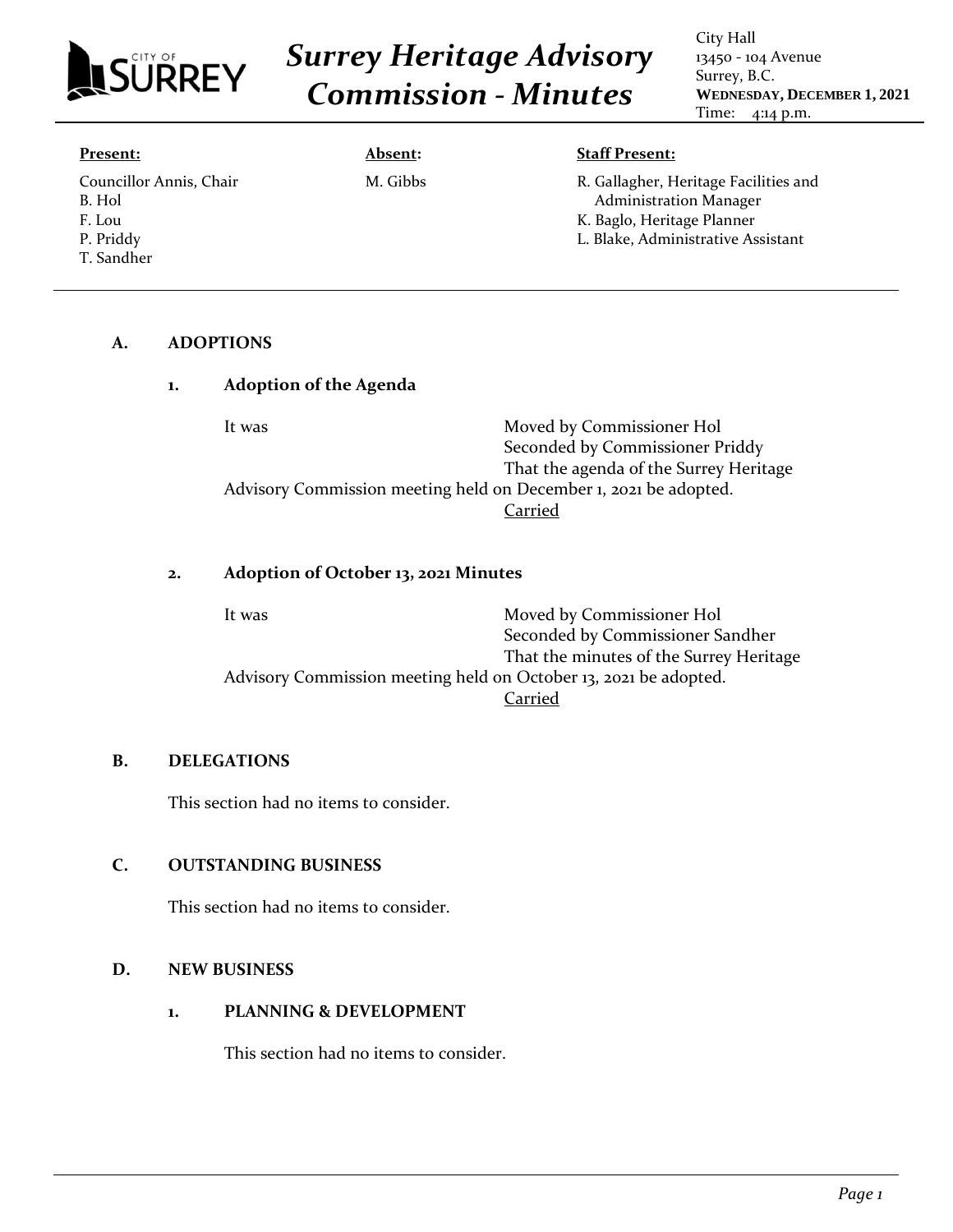# **2. PARKS, RECREATION & CULTURE**

# **(a) Heritage Storyboard Update**

File: N/A (Verbal Report)

Ryan Gallagher, Heritage Administration and Facilities Manager, provided the following update regarding heritage storyboards:

- The Cloverdale Storyboards that were brought forward by the Cloverdale BIA have been designed and are in the final proofing stages. The design has been reviewed by a Community Panel. The installation of the signs may be delayed due to road works along 176 Street.
- The community group behind the Bear Creek Heritage Marker proposal will meet staff to select a location for the marker. It has been suggested that the marker could be unveiling during Heritage Week in February 2022 as a celebration of local heritage.
- The Newton Library Storyboard is scheduled to be updated in 2022 to broaden the historical narrative and be more representative of the community.

## **3. ENGINEERING**

This section had no items to consider.

## **4. LEGISLATIVE SERVICES**

**(a) 2022 Surrey Heritage Advisory Commission Meeting Schedule**  File: 0540-01

It was Moved by Commissioner Sandher Seconded by Commissioner Priddy That the Surrey Heritage Advisory Commission adopt the proposed 2022 Surrey Heritage Advisory Commission meeting schedule.

**Carried** 

## **5. PLANNING & DEVELOPMENT and PARKS, RECREATION & CULTURE**

**(a) HAC Task List** File: 6800-01

Kelsey Baglo, Heritage Planner, provided the following update for the Task List:

## **John Horner House**

The cedar roof repair work has been completed, the cheque has been requested and this item can be removed from the Task List.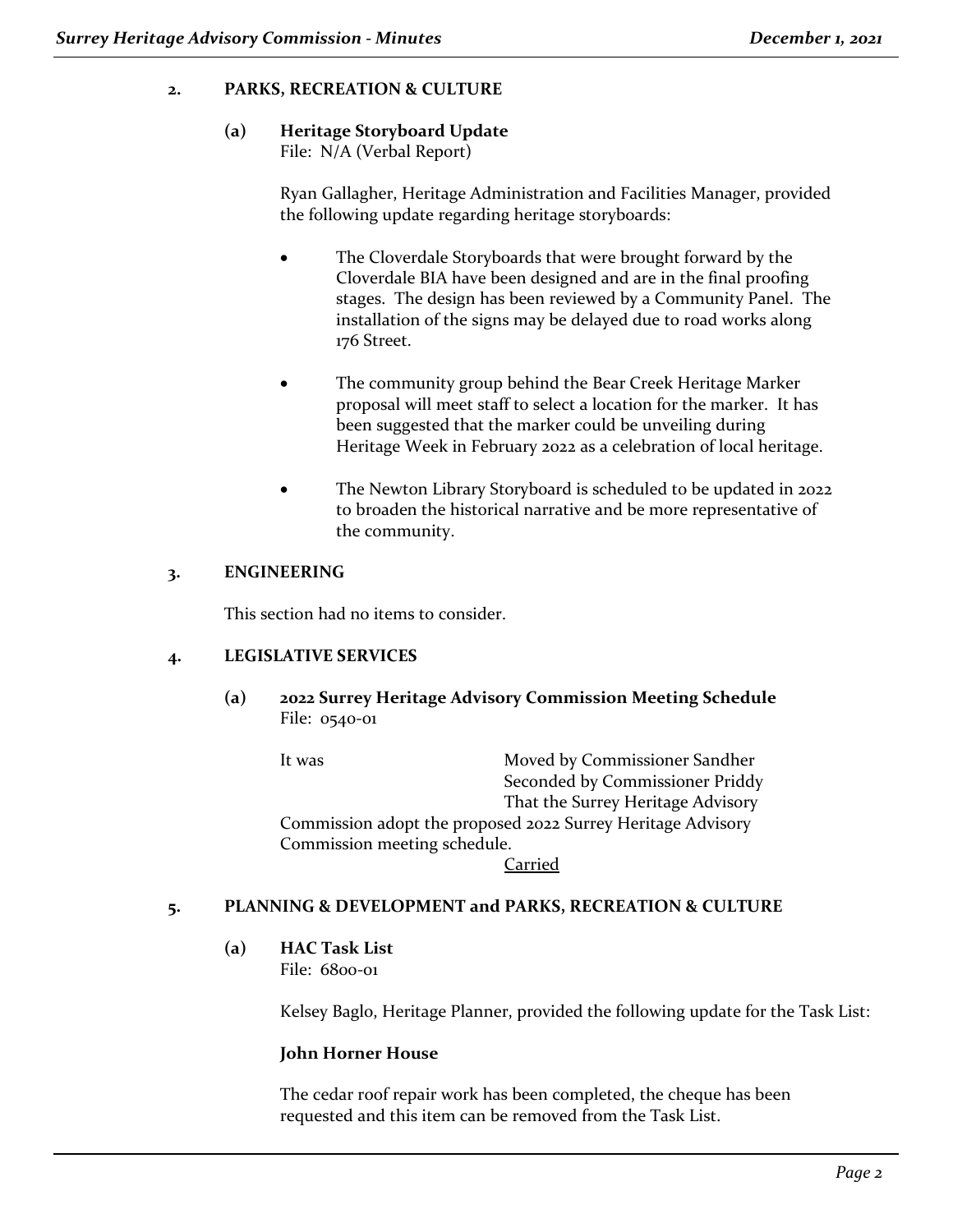#### **E. CORRESPONDENCE**

This section had no items to consider.

#### **F. INFORMATION ITEMS**

This section had no items to consider.

#### **G. OTHER BUSINESS**

#### **1. Highlights of Commissioner Hol's Service**

Staff highlighted some of the Commission's accomplishments during Commissioner Hol's 13-year tenure:

- 10 properties added to the Heritage Register;
- 22 properties protected by Heritage Revitalization Agreements or Heritage Designation;
- 36 heritage grants;
- 14 new storyboards;
- Seven redesigned storyboards
- Seven heritage plaques installed;
- 213 heritage road markers replaced;
- Two heritage strategic reviews;
- One Thematic Framework;
- One heritage book;
- One Heritage BC award;
- Two commemorative street names;
- 10 years of outreach with Flavors of Surrey and Pie in the Plaza; and
- The relocation of Old Anniedale School and 1881 Townhall.

Commissioner Hol thanked all the staff, Commissioners and Councillors he worked with during his 13-years on the Commission, as well Donald Luxton of Luxton & Associates and Jane Watt. Commissioner Hol noted that he is most proud of his involvement with *Surrey: A City of Stories.*

Commissioner Lou joined the meeting at 4:30 p.m.

## **H. FINANCIALS**

#### **1. Financial Summary as at October 31, 2021** File: 0540-20V

Ryan Gallagher, Heritage Administration and Facilities Manager, advised that funds for the Cloverdale Storyboards have been committed and will be deducted from the budget once the final invoice from the fabricators is provided. The Commission committed a maximum of \$7500 from the Unrestricted Reserve for the project.